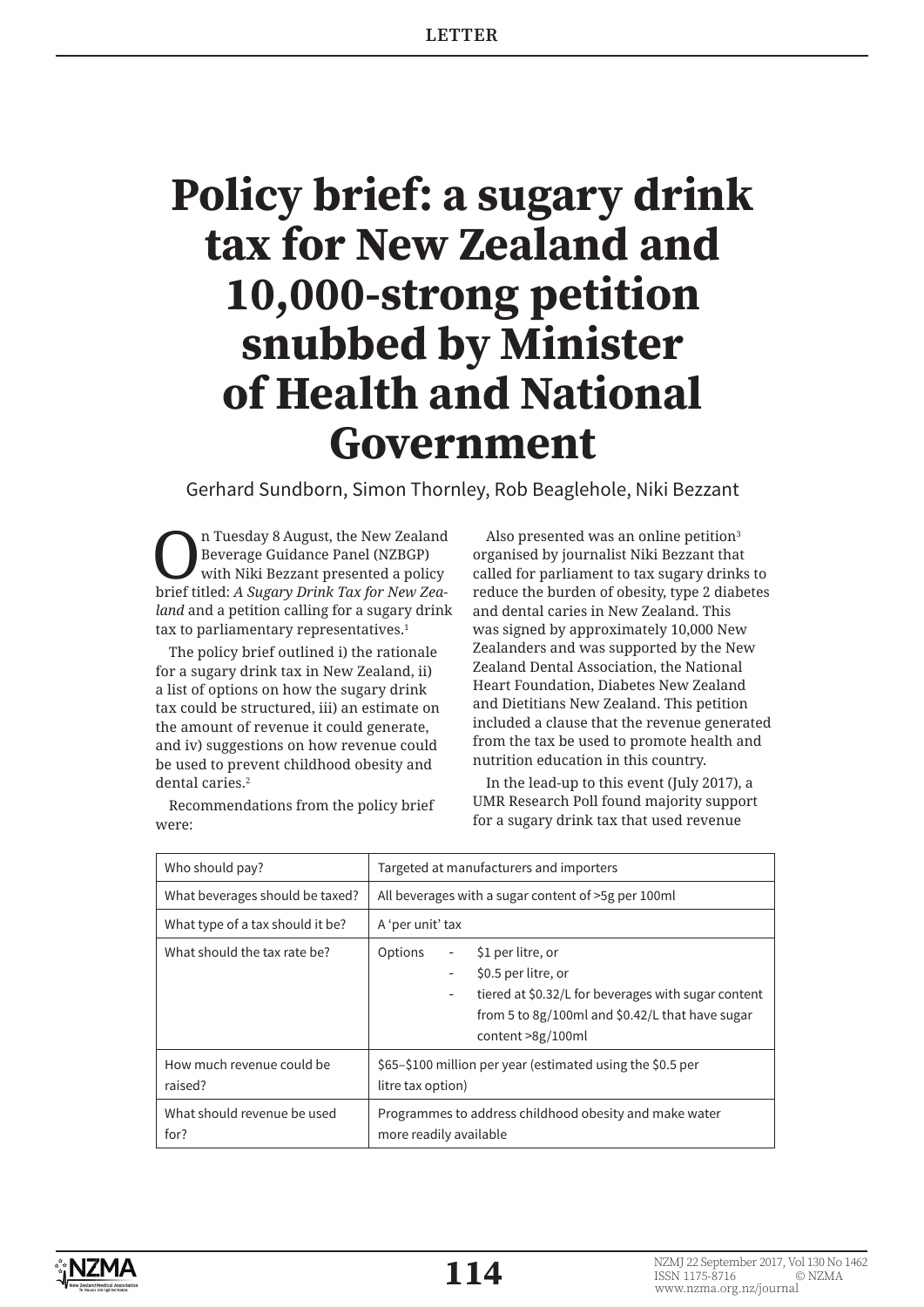to fund childhood obesity prevention programmes. This was maintained at 67%, and opposition had dropped from 29% to 26% compared to a similar poll conducted in April 2016. Further, participants in the lowest annual income bracket of <\$50,000 were most supportive of a sugary drinks tax (69% support) compared to middleand high-income earners. (\$50–\$99k=63%, ≥\$100k=68% respectively). This contradicts the suggestion that a sugary drink tax is opposed by poorer segments of the community.4

The *Policy Brief: A Sugary Drink Tax for New Zealand* and the 10,000-strong petition calling for a sugary drink tax were received by the Honourable Marama Fox (co-leader, Māori Party), Julie Anne Genter (health spokesperson, Green Party) and Geoff Simmons (deputy-leader, The Opportunities Party).1

The National Government declined the invitation to receive this document and the 10,000-strong petition, which is consistent with their decision to not receive an earlier policy brief authored by the NZBGP in June 2014 titled—*Policy Brief: Options to reduce sugar sweetened beverage consumption in New Zealand*. Further, the National Government and Minister of Health declined invitations to participate in panel discussions at research symposiums that considered the evidence linking sugar and sugary drinks to obesity, type 2 diabetes and

dental caries, and solutions to address high sugar intake in 2014, 2015, 2016 and 2017.4 Some positive steps, however, have been made to address the issue of sugary drinks on this government's watch: removing them from hospitals and encouraging schools to do the same. However, the health minister, Dr Jonathan Coleman, has repeatedly dismissed the most effective means of addressing this issue: a sugary drinks tax.

In contrast to their lack of interest in addressing the issue of excess sugar intake in the diet of New Zealanders, the National Government was keen to attend functions held by Coca-Cola. In 2011, then prime minister John Key and Gerry Brownlee visited a new Coca-Cola Amatil factory, and the party again visited in 2016, with Minister for Economic Development Stephen Joyce attending a function at a plant in Auckland.5,6

It seems our current government and Minister of Health value the interests of the sugary drink industry over those of 10,000 New Zealanders and the many voices from senior leaders from the health and community sectors that contributed to the tax policy brief.

We urge the incoming government to focus on how this measure will prevent unnecessary pain and suffering of New Zealand children. We also urge readers to consider this information when it comes time to vote on election day.

## **Competing interests:**

## Nil.

# **Author information:**

Gerhard Sundborn, Epidemiology and Biostatistics, University of Auckland, Auckland; Simon Thornley, Consulting Epidemiologist, Greenlane; Rob Beaglehole, Spokesperson, New Zealand Dental Association; Niki Bezzant, Journalist, Independant.

### **Corresponding author:**

Dr Gerhard Sundborn, Epidemiology and Biostatistics, University of Auckland, Auckland 0602.

g.sundborn@auckland.ac.nz

**URL:**

http://www.nzma.org.nz/journal/read-the-journal/all-issues/2010-2019/2017/vol-130-no-1462- 22-september-2017/7370